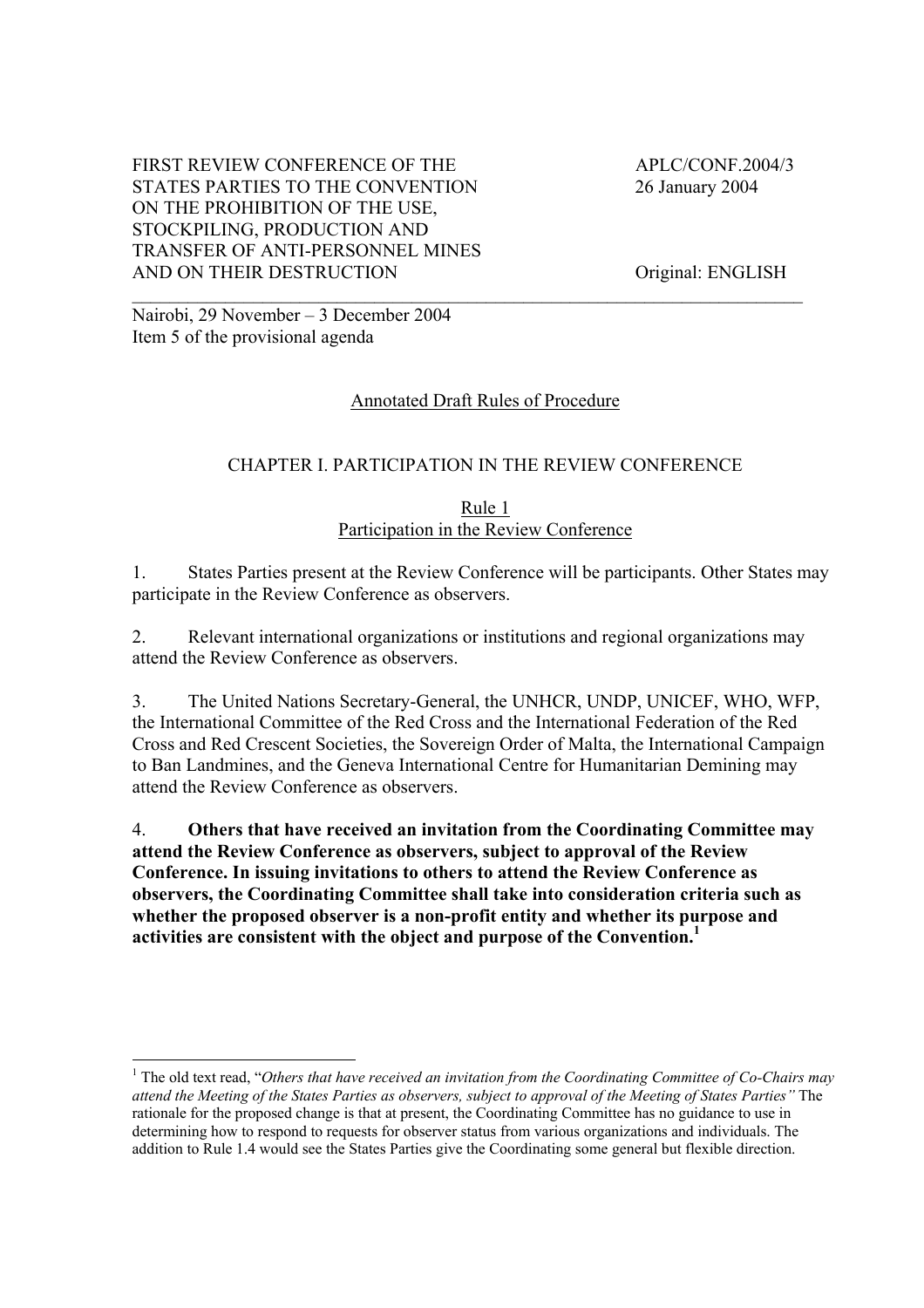$\overline{a}$ 

# **5. The plenary meetings of the Review Conference shall be held in public unless the Conference decides otherwise.2**

#### CHAPTER II. REPRESENTATION

#### Rule 2 Designation of delegations

Each State or organization participating in the Review Conference shall designate a head of delegation and such other representatives, alternate representatives and advisers as may be required.

# Rule 3 Alternates and advisers

An alternate representative or an adviser may act as a representative upon designation by the head of delegation.

#### Rule 4 Submission of delegation information

 The names of representatives and of alternate representatives and advisers that 48 hours before the opening of the Review Conference have not been submitted to the United Nations Under-Secretary-General for Disarmament Affairs shall be submitted to the **Executive Secretary** of the Review Conference if possible not later than 24 hours after the opening of the Conference. Any later change in the composition of delegations shall also be submitted to the **Executive Secretary**. 3

<sup>2</sup> The intention behind this proposal is to move what had been Rule 38 to become new Rule 1.5 *(Rule 38 stated, "The plenary meetings of the Meeting of the States Parties shall be held in public unless the Meeting decides otherwise.")* While plenary meetings (i.e., all aspects) of Meetings of the States Parties have been held in public, this fact is often missed by those who wish to witness the proceedings without actually requesting formal observer status (complete with the right to speak and to be recorded in the list of participants.) If it is made clear that the Review Conference is held in public unless the Conference decides otherwise, fewer actors simply wanting to attend the Review Conference would request formal "observer" status. This in turn would reduce the need for the Coordinating Committee to make a judgment call on who shall and shall not receive an invitation to attend the meeting as an observer.

<sup>&</sup>lt;sup>3</sup> This proposal would see "Secretary-General" replaced with "Executive Secretary". The experience of Meetings of the States Parties has demonstrated that in practice, the Executive Secretary has assumed responsibility on behalf of the Under-Secretary-General for receiving information on the composition of delegations and for preparing a participants list.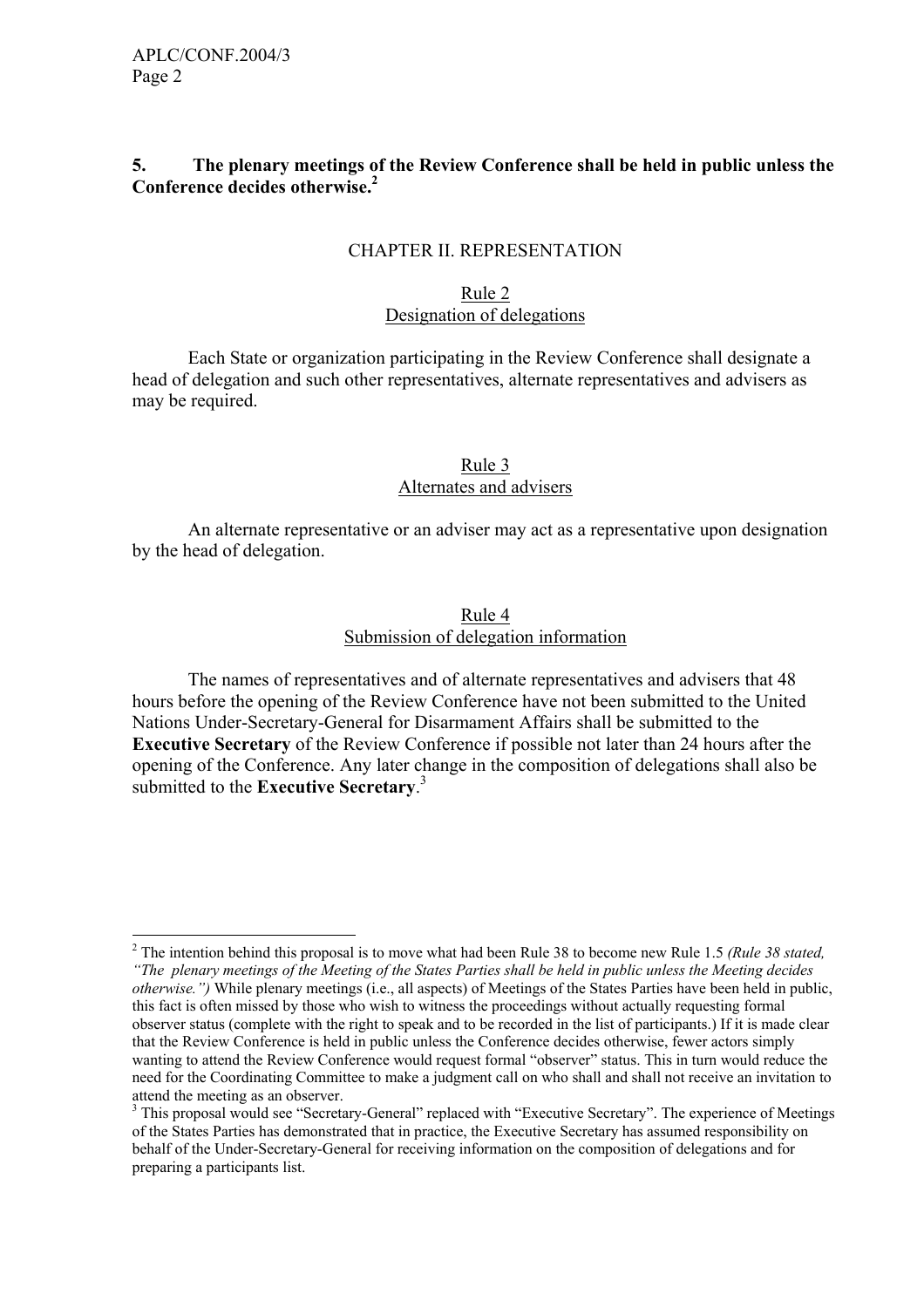#### CHAPTER III. OFFICERS

#### Rule 5 Elections

The Review Conference shall elect a President and 8 Vice-Presidents**.** The Review Conference may also elect such other officers as it deems necessary for the performance of its functions.

#### Rule 6 General powers of the President

1. In addition to exercising the powers conferred upon him or her elsewhere by these rules, the President shall preside at the plenary meetings of the Review Conference, declare the opening and closing of each meeting, direct the discussion, ensure observance of these rules, accord the right to speak, put questions to the vote and announce decisions. The President shall rule on points of order and, subject to these rules, have complete control of the proceedings and over the maintenance of order. The President may propose to the Review Conference the closure of the list of speakers, a limitation on the time to be allowed to speakers and on the number of times each representative may speak on a question, the adjournment or the closure of the debate and the suspension or the adjournment of a meeting.

2. The President, in the exercise of his or her functions, remains under the authority of the Review Conference.

# Rule 7

## Acting President

1. If the President finds it necessary to be absent from a meeting or any part thereof, he or she shall designate a Vice-President to take his or her place.

2. A Vice-President acting as President shall have the powers and duties of the President.

#### Rule 8 Replacement of the President

If the President is unable to perform his or her functions, a new President shall be elected.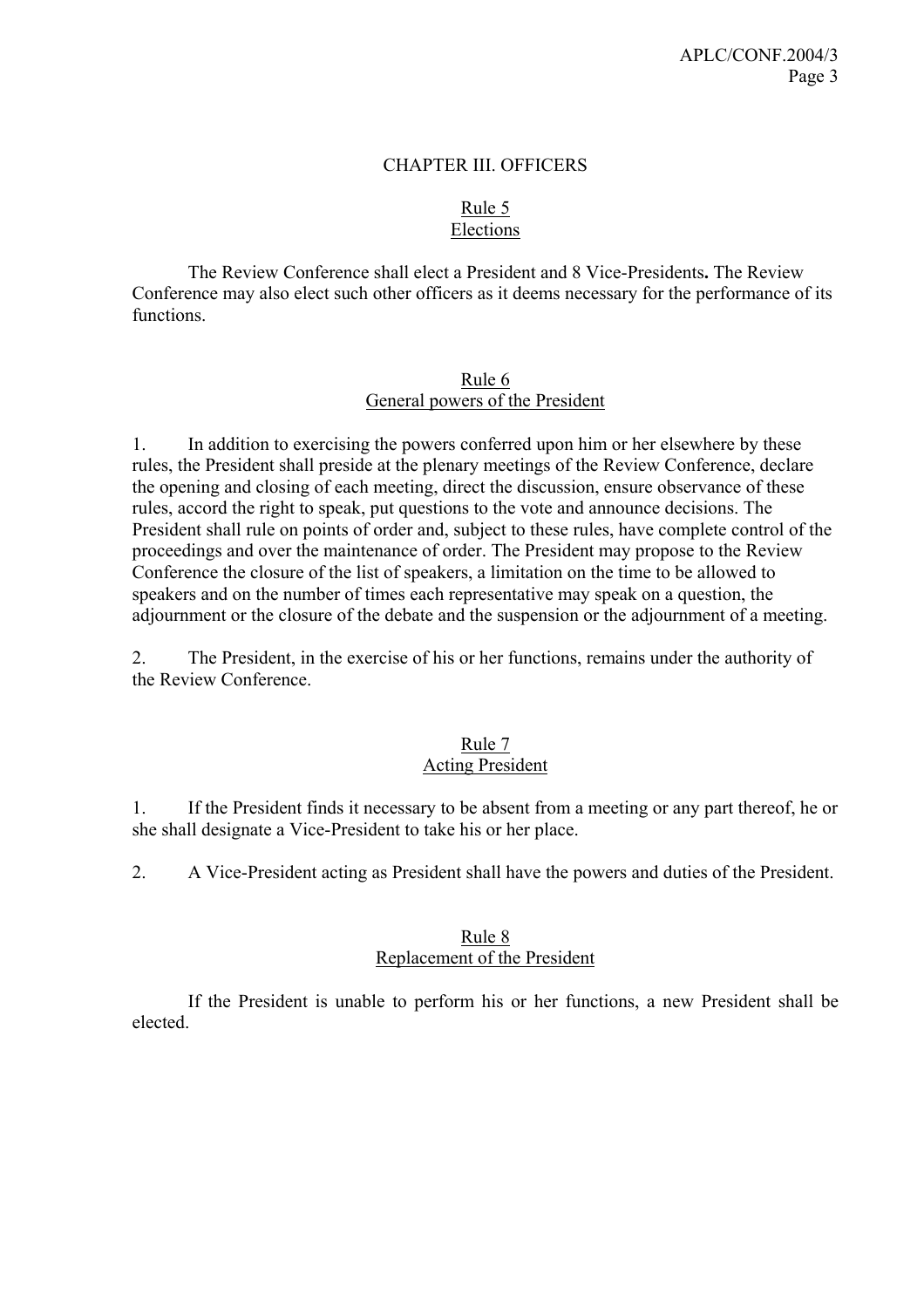$\overline{a}$ 

# Rule 9 The President shall not vote

The President, or a Vice-President acting as President, shall not vote in the Review Conference, but shall designate another member of his delegation to vote in his or her place.

## CHAPTER IV. SECRETARIAT OF THE MEETING OF THE STATES PARTIES

### Rule 10 Duties of the Secretary-General and of the Secretariat

1. The Secretary General, designated by States Parties, shall act in that capacity in all meetings. **He or she may designate another representative or official to replace him or her in case of absence.** 

**2. The Secretary-General shall make all arrangements related to the Review Conference's opening ceremony and side events, ensure that logistical preparations are undertaken and generally provide support which the States Parties may require.** 

3. States Parties may request the Secretary-General of the United Nations to appoint an official to act as Executive Secretary of the Review Conference. **He or she may designate another member of the Secretariat to replace him or her in case of absence.** 

**4. The Executive Secretary shall provide and direct the staff required by the Review Conference and its committees. The Secretariat shall make all arrangements relating to meetings and provide necessary conference services as required by the States Parties, the President and the Secretary-General.4**

<sup>&</sup>lt;sup>4</sup> Previous rules did not accurately describe the Convention's unique division of labour between the Secretary-General and Executive Secretary. The proposed revision captures the reality of this division of labour based upon previous Meetings of the States Parties. Rule 10 had formerly read:

*<sup>1.</sup>The Secretary General, designated by States Parties, shall act in that capacity in all meetings. He or she may designate another member of the Secretariat to replace him or her in case of absence.* 

*<sup>2.</sup>The Secretary-General shall provide and direct the staff required by the Review Conference and its committees. The Secretariat shall make all arrangements relating to meetings and, generally, perform all other work, which the Review Conference may require.* 

*<sup>3.</sup>States Parties may request the Secretary-General of the United Nations to appoint an official to act as Executive Secretary of the Meeting of States Parties.*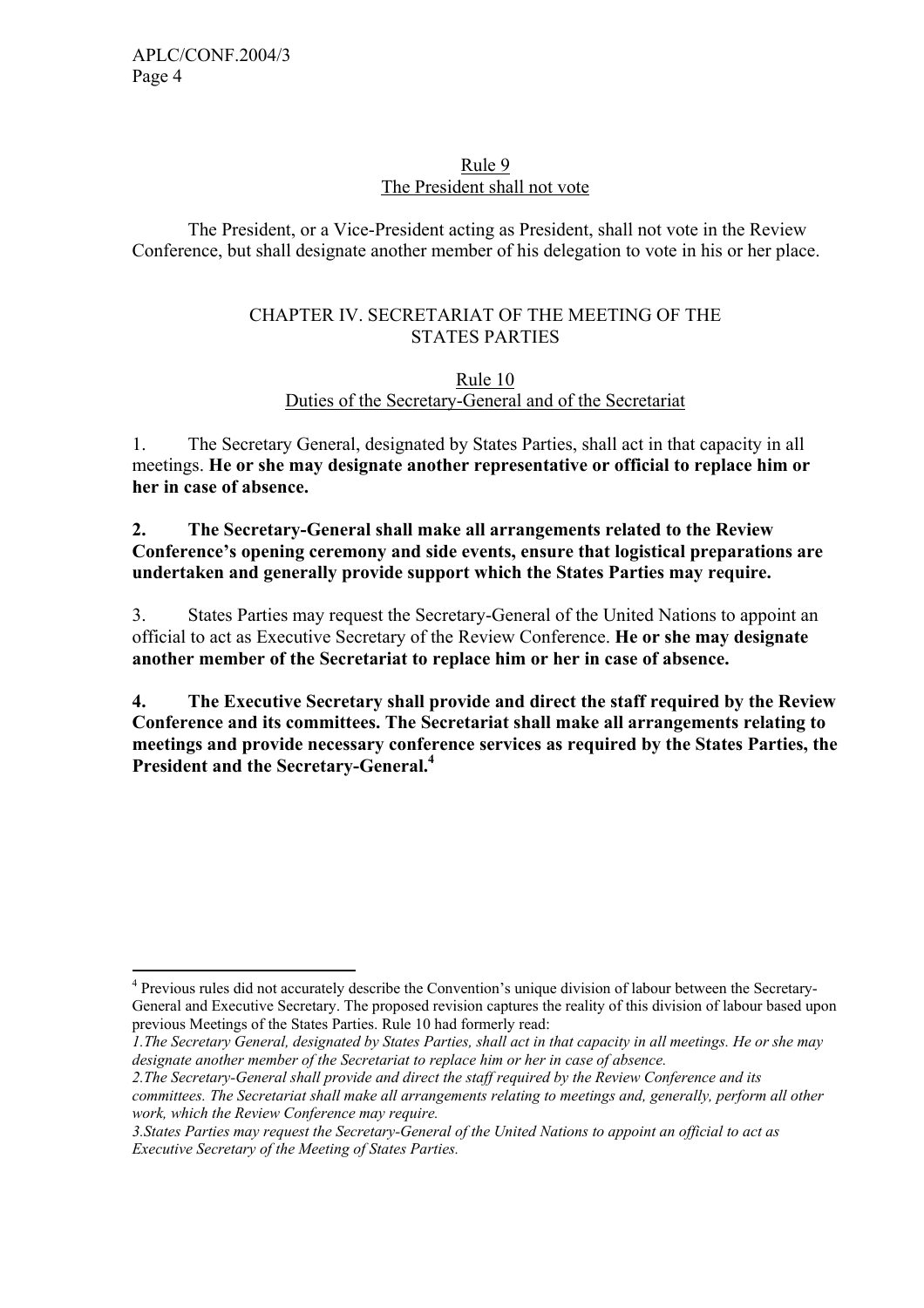## CHAPTER V. DECISION-MAKING

#### Rule 11 Promotion of general agreement

The Review Conference shall make every effort to reach general agreement on matters of substance.

### Rule 12 Voting rights

Each State Party participating at the Review Conference shall have one vote.

#### Rule 13 Quorum

 The presence of representatives of **50** of the participating States Parties shall be required for any decision to be taken.<sup>5</sup>

#### Rule 14 Majority required

1. Decisions of the Review Conference on all matters of substance shall be taken by a two-thirds majority of the representatives of States Parties present and voting.

2. Decisions of the Review Conference on matters of procedure shall be taken by a majority of the representatives of States Parties present and voting.

3. If the question arises whether a matter is one of procedure or of substance, the President of the Review Conference shall rule on the question. An appeal against this ruling shall be put to the vote immediately and the President's ruling shall stand unless overruled by a majority of the representatives of States Parties present and voting.

# Rule 15

### Special procedures

Decisions concerning destruction of anti-personnel mines in mined areas in accordance with Article 5 of the Convention shall be made according to the provisions of that Article.<sup>6</sup>

 $\overline{a}$ <sup>5</sup> Rule 10 previously read "30" instead of "50". A quorum of 30 participating States Parties was set back when there were dramatically fewer States Parties to the Convention than there are today. 6

Rule 15 previously read, "*Decisions concerning destruction of anti-personnel mines in mined areas in accordance with Article 5 of the Convention and facilitation and clarification of compliance in accordance with Article 8 of the Convention shall be made according to the provisions of those Articles*." The phrase "*and facilitation and clarification of compliance in accordance with Article 8 of the Convention*" has been removed in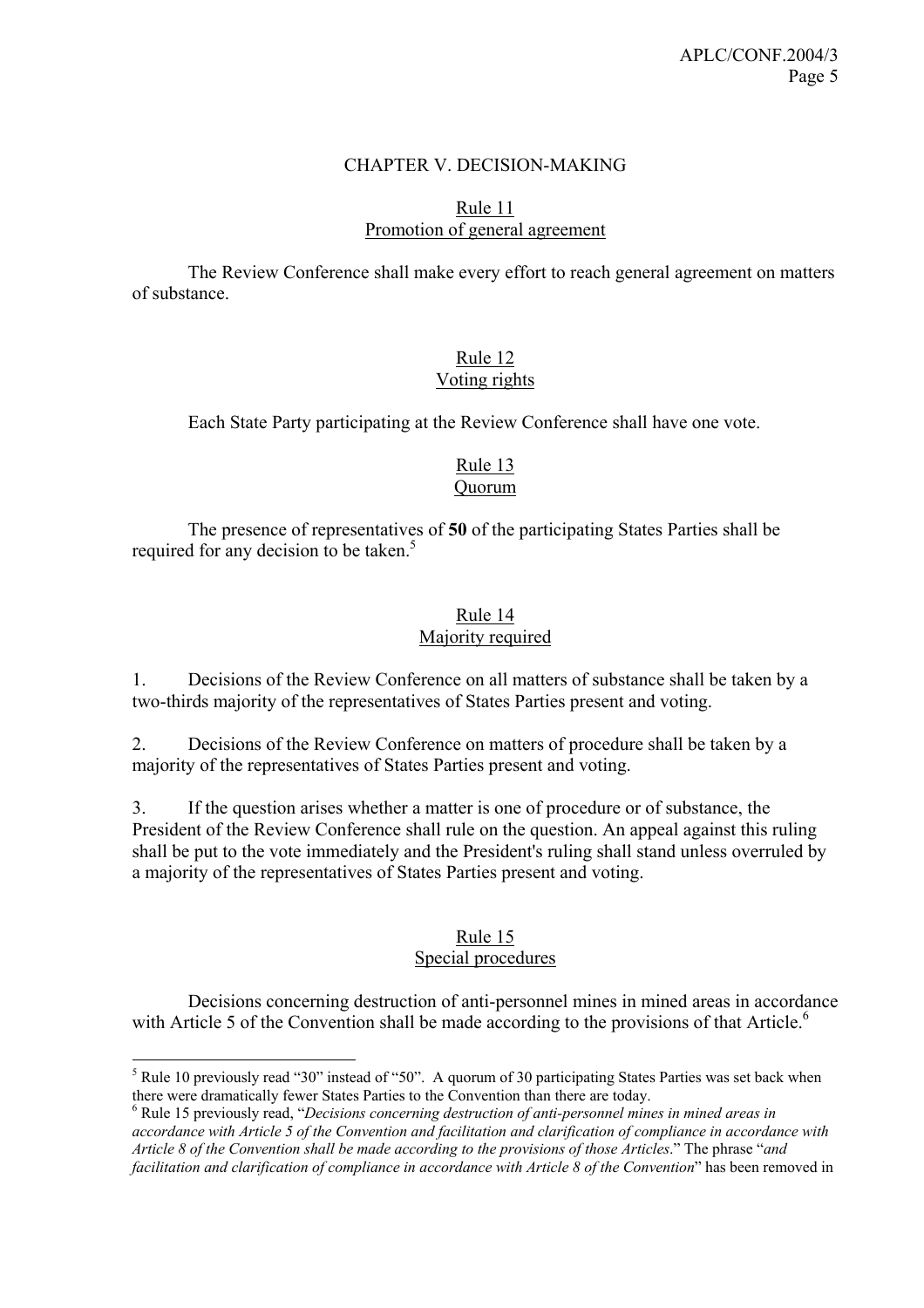APLC/CONF.2004/3 Page 6

#### Rule 16 Meaning of the expression "representatives of States Parties present and voting"

For the purpose of these rules, the phrase "representatives of States Parties present and voting" means representatives of States Parties present and casting an affirmative or negative vote. Representatives who abstain from voting shall be considered as not voting.

#### Rule 17 Method of voting

The Review Conference shall normally vote by show of hands or by standing, but any representative may request a roll-call. The roll-call shall be taken in the English alphabetical order of the names of the States participating in the Review Conference, beginning with the delegation whose name is drawn by lot by the President.

#### Rule 18 Conduct during voting

The President shall announce the commencement of voting, after which no representative shall be permitted to intervene until the result of the vote has been announced, except on a point of order in connection with the process of voting.

#### Rule 19 Explanation of vote

The President may permit representatives to explain their votes. The President may limit the time to be allowed for such explanations.

#### Rule 20 Elections

All elections shall be held by secret ballot unless, in the absence of any objection, the Review Conference decides to proceed without taking a vote on an agreed candidate.

the proposed rule because whereas Article 11 states that Meetings of the States Parties shall be mandated to consider "submissions of States Parties under Article 8", Article 12, which describes the purpose and mandate of Review Conferences does not.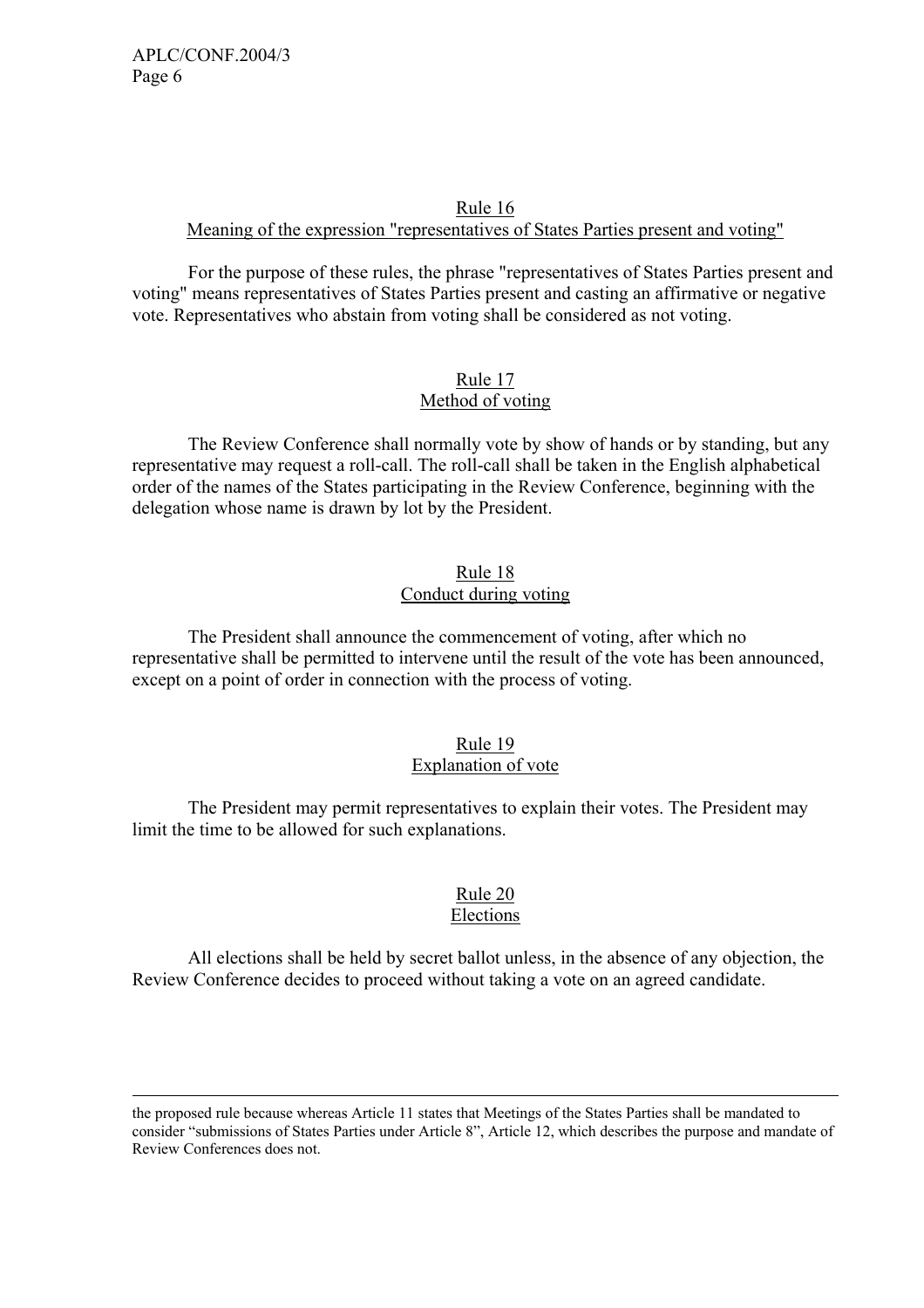### Rule 21

1. If, when one person or one delegation is to be elected, no candidate obtains in the first ballot a majority of the representatives present and voting, a second ballot restricted to the two candidates obtaining the largest number of votes shall be taken. If in the second ballot the votes are equally divided, the President shall decide between the candidates by drawing lots.

2. In the case of a tie in the first ballot among three or more candidates obtaining the largest number of votes, a second ballot shall be held. If a tie results among more than two candidates, the number shall be reduced to two by lot and the balloting, restricted to them, shall continue in accordance with the preceding paragraph.

#### Rule 22

When two or more elective places are to be filled at one time under the same conditions, those candidates, not exceeding the number of such places, obtaining in the first ballot a majority of the representatives present and voting shall be elected. If the number of candidates obtaining such majority is less than the number of persons or delegations to be elected, there shall be additional ballots to fill the remaining places, the voting being restricted to the candidates obtaining the greatest number of votes in the previous ballot, to a number not more than twice the places remaining to be filled; provided that, after the third inconclusive ballot, votes may be cast for any eligible person or delegation. If three such unrestricted ballots are inconclusive, the next three ballots shall be restricted to the candidates who obtained the greatest number of votes in the third of the unrestricted ballots, to a number not more than twice the places remaining to be filled, and the following three ballots thereafter shall be unrestricted, and so on until all the places have been filled.

#### Rule 23 Equally divided votes

If a vote is equally divided on matters other than elections, the proposal, amendment or motion shall be regarded as rejected.

#### Rule 24 General rights of observers

Observers:

- (a) May not participate in decision-making;
- (b) May not make any procedural motion or request, raise points of order or appeal against a ruling of the President.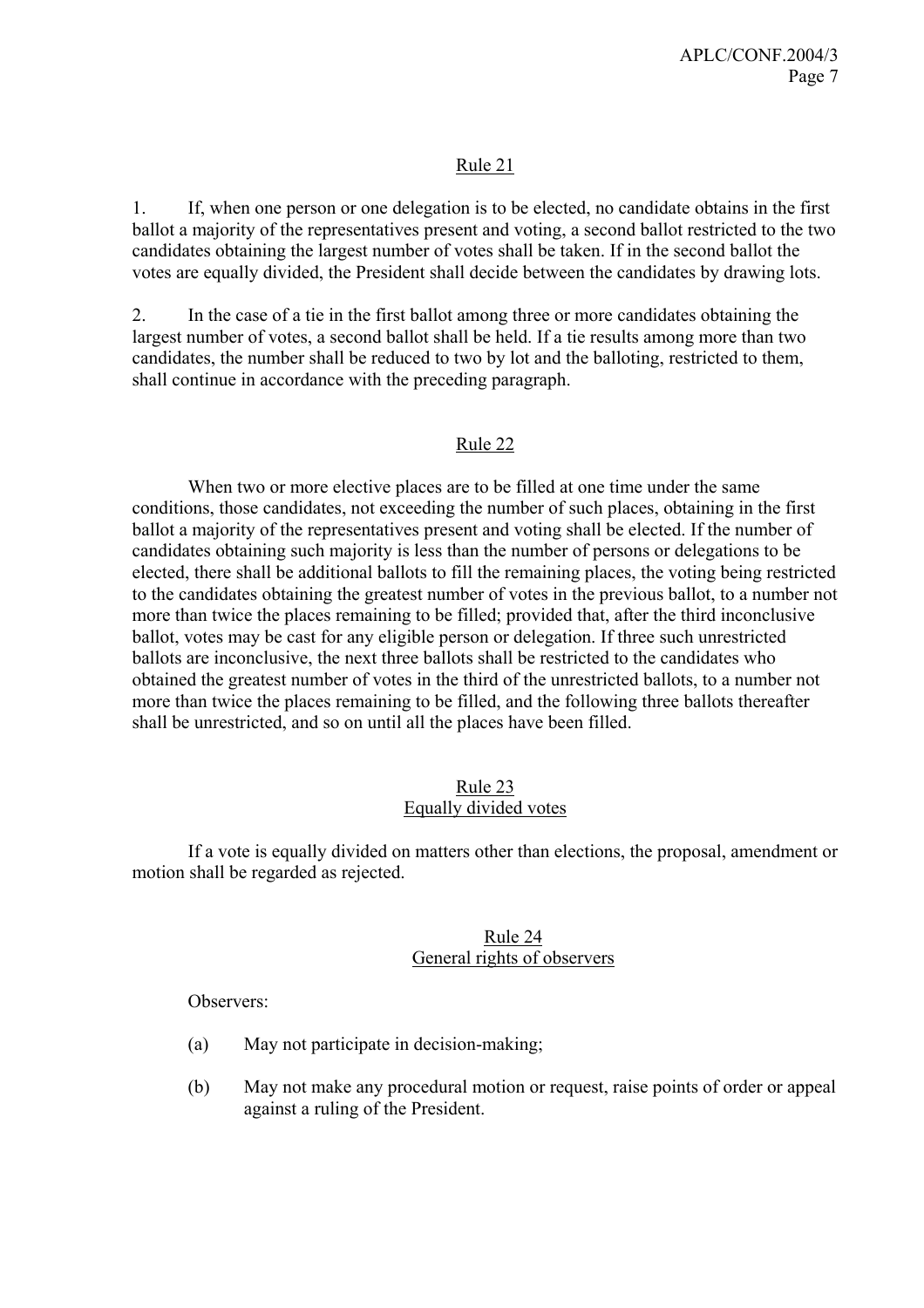#### CHAPTER VI. CONDUCT OF BUSINESS

#### Rule 25 Speeches

 No one may address the Review Conference without having previously obtained the permission of the President. Subject to rules 26, and 29 to 31, the President shall call upon speakers in the order in which they signify their desire to speak. The Secretariat shall be in charge of drawing up a list of such speakers. The President may call a speaker to order if his remarks are not relevant to the subject under discussion.

# Rule 26

## Points of order

During the discussion of any matter, a representative may at any time raise a point of order, which shall be decided immediately by the President in accordance with these rules. A representative may appeal against the ruling of the President. The appeal shall be put to the vote immediately, and the President's ruling shall stand unless overruled by a majority of the representatives present and voting. A representative may not, in raising a point of order, speak on the substance of the matter under discussion.

#### Rule 27 Closing of list of speakers

During the course of a debate the President may announce the list of speakers and, with the consent of the Review Conference, declare the list closed.

#### Rule 28 Right of reply

The right of reply may be accorded by the President to any representative if a speech delivered after the list of speakers has been closed makes this desirable.

#### Rule 29 Adjournment of debate

During the discussion of any matter, a representative may move the adjournment of the debate on the question under discussion. In addition to the proposer of the motion, two representatives may speak in favour of, and two against, the motion, after which the motion shall be immediately put to the vote. The President may limit the time to be allowed to speakers under this rule.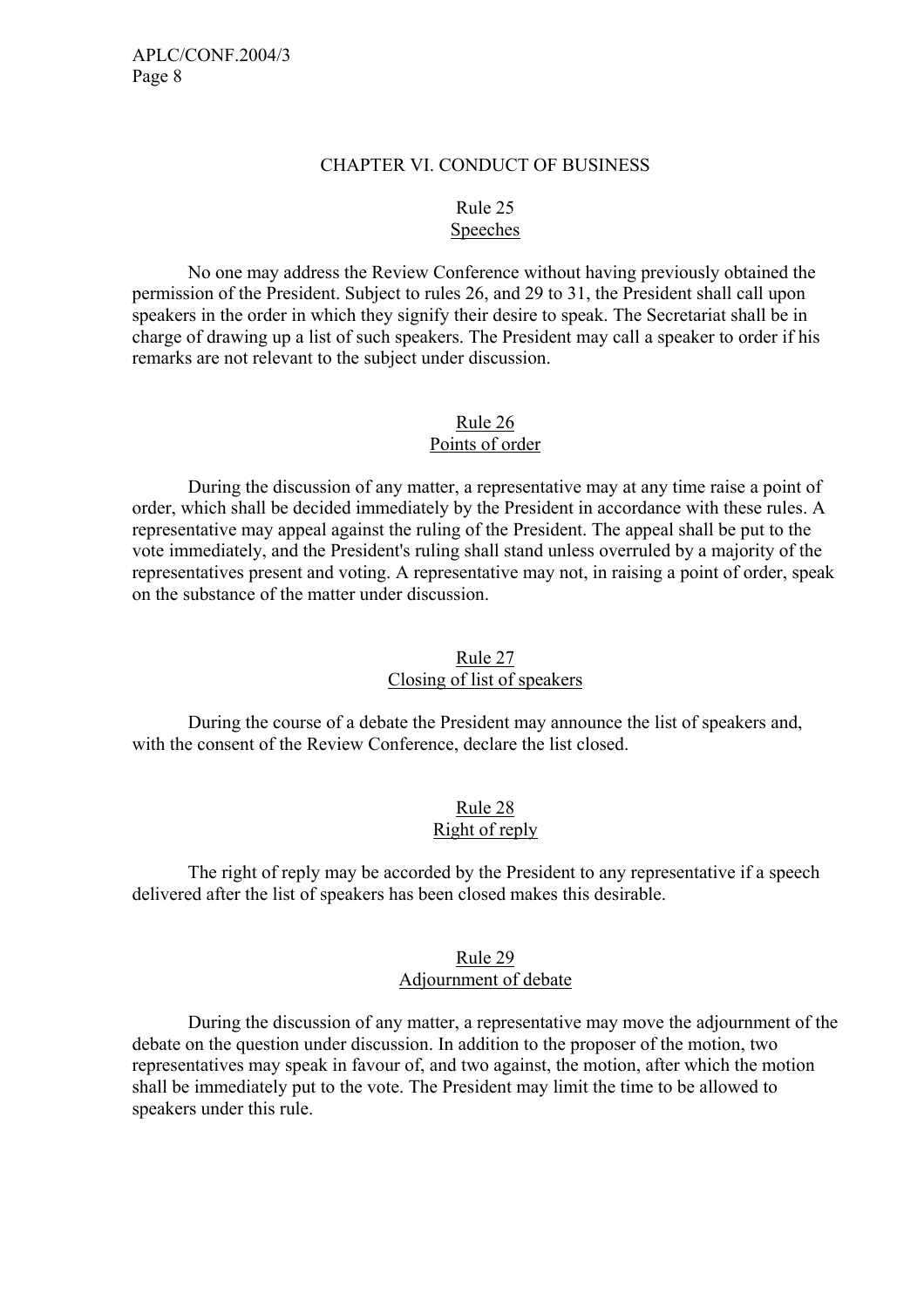## Rule 30 Closure of debate

A representative may at any time move the closure of the debate on the question under discussion, whether or not any other representative has signified his wish to speak. Permission to speak on the closure of the debate shall be accorded only to two speakers opposing the closure, after which the motion shall be immediately put to the vote. The President may limit the time to be allowed to speakers under this rule.

#### Rule 31 Suspension or adjournment of the meeting

During the discussion of any matter, a representative may move the suspension or the adjournment of the meeting. Such motions shall not be debated, but shall be immediately put to the vote.

# Rule 32

## Order of motions

Subject to rule 26, the motions indicated below shall have precedence in the following order over all proposals or other motions before the meeting:

- (a) To suspend the meeting;
- (b) To adjourn the meeting;
- (c) To adjourn the debate on the question under discussion;
- (d) To close the debate on the question under discussion.

# Rule 33 Competence of the Review Conference

 The Review Conference may address any matter with regard to the implementation of the Convention on the Prohibition of the Use, Stockpiling, Production and Transfer of Anti-Personnel Mines and on Their Destruction such as:

- **the operation and status of the Convention, actions necessary to ensure its ongoing successful operation and conclusions related to the its implementation;**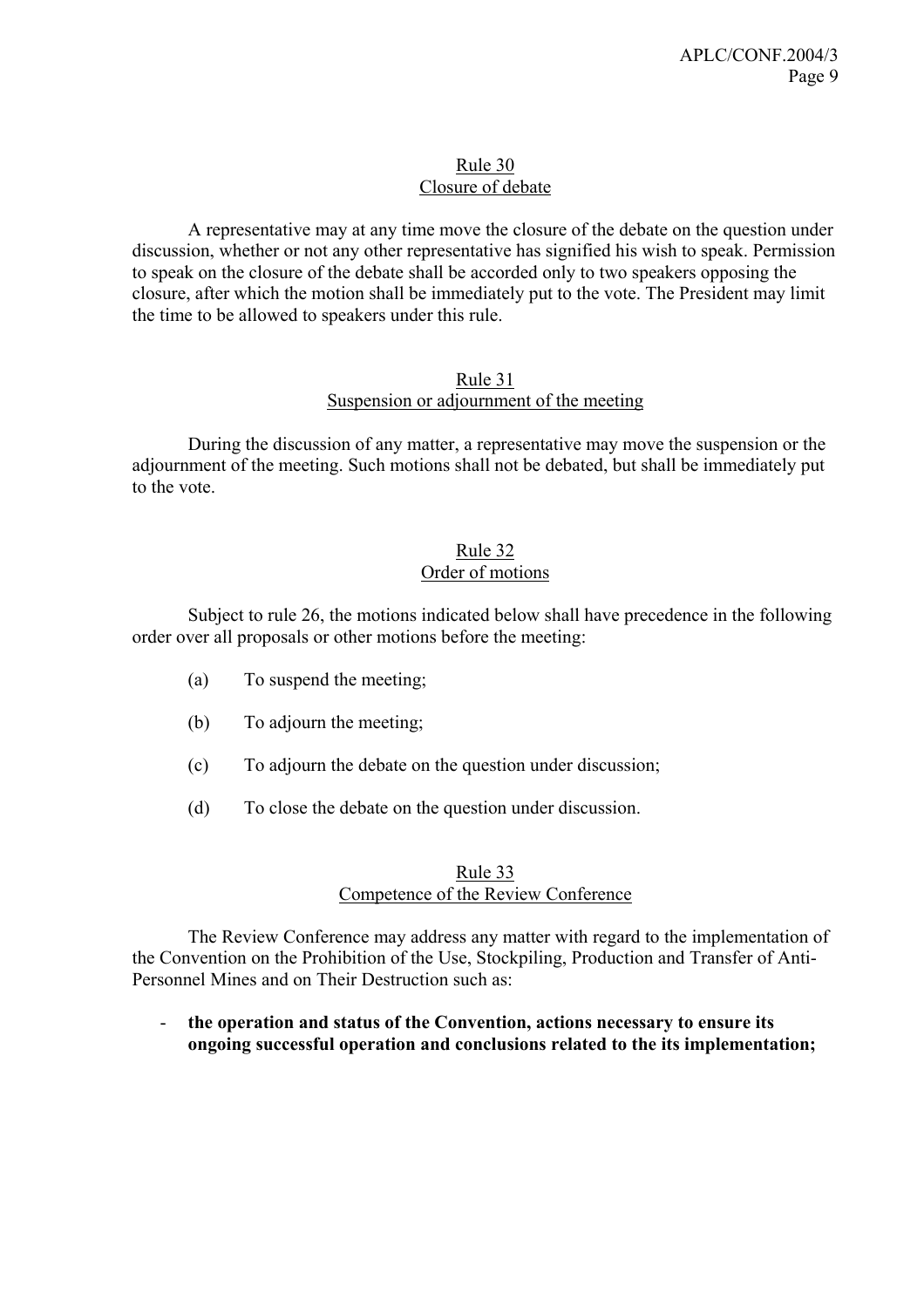$\overline{a}$ 

- **the need for and the interval between further Meetings of the States Parties referred to in paragraph 2 of Article 11 of the Convention;**
- submissions of States Parties as provided for in Article 5 of the Convention; and,
- any other matter the Review Conference decides to address.<sup>7</sup>

#### Rule 34 Decisions on competence

Subject to rule 26, any motion calling for a decision on the competence of the Review Conference to discuss any matter or to adopt a proposal or an amendment submitted to it shall be put to the vote before the matter is discussed or a vote is taken on the proposal or amendment in question.

#### CHAPTER VII. SUBORDINATE BODIES

#### Rule 35 Subordinate bodies

The Review Conference may establish committees, working groups or other subordinate bodies as appropriate.

 $<sup>7</sup>$  Given that the purpose of a Review Conference as stated in Article 12 is different than that of a Meeting of the</sup> States Parties as stated in Article 11, the rule pertaining to the competence of the meeting needs to be updated. Rule 33 previously stated: *"The Review Conference may address any matter with regard to the implementation of the Convention on the Prohibition of the Use, Stockpiling, Production and Transfer of Anti-Personnel Mines and on Their Destruction such as:* 

*<sup>-</sup> requests for extension of the deadline for completing destruction of anti-personnel mines in accordance with Article 5 of the Convention;* 

*<sup>-</sup> matters related to international cooperation and assistance, as set out in Article 6 of the Convention;* 

*<sup>-</sup> matters related to the reports submitted under the provisions of Article 7 of the Convention;* 

matters related to facilitation and clarification of compliance in accordance with Article 8 of the *Convention;* 

*<sup>-</sup> settlement of disputes in accordance with Article 10 of the Convention;* 

*<sup>-</sup> matters related to the operation of the Convention, as set out in Article 11 of the Convention;* 

*<sup>-</sup> matters related to the development of technologies to clear anti-personnel mines, as set out in Article 11 of the Convention."*